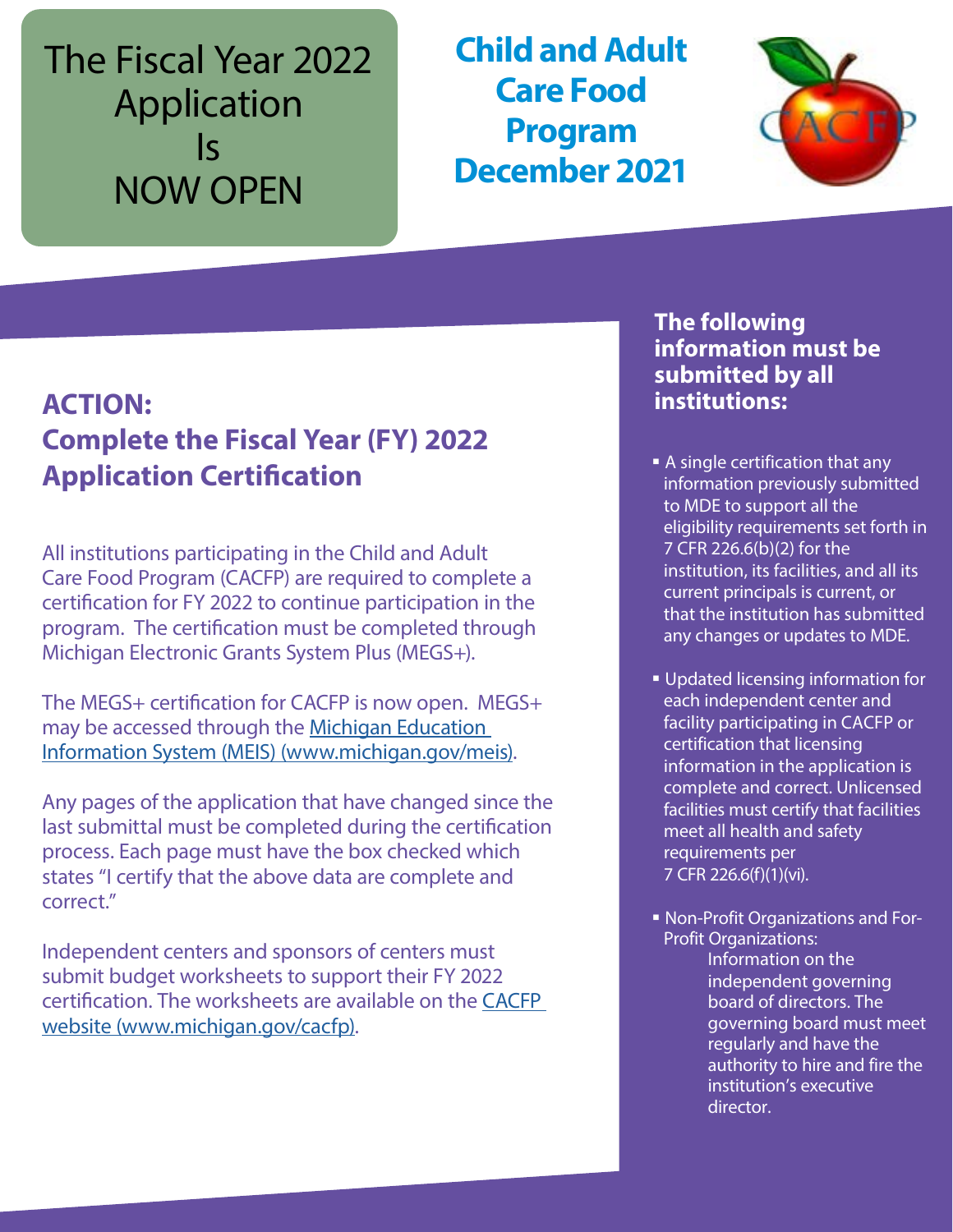**The following program analysts are here to help with your questions about the Child and Adult Care Food Program (CACFP).**

| <b>CACFP Program Analysts</b>                    |              |
|--------------------------------------------------|--------------|
| Ms. Barb Cotner - cotnerb@michigan.gov           | 517-241-0961 |
| Mr. Patrick Fox - foxp1@michigan.gov             | 517-241-1110 |
| Ms. Michelle Groothuis - groothuism@michigan.gov | 517-335-0888 |
| Ms. Kelli Sigafoose – sigafoosek@michigan.gov    | 517-241-3926 |
| Mr. Bob Smith - smithb9@michigan.gov             | 517-241-5355 |
| Ms. Terri Thelen - thelent5@michigan.gov         | 517-335-0705 |

**When contacting the CACFP office by phone, fax, e-mail, or in writing, always include the organization name, phone number with area code, and CACFP agreement number.**



Team Nutrition's "Identifying Whole Grain-Rich Foods for the CACFP Using the Ingredient List" training worksheet has been updated to include more examples of whole-grain ingredients, including corn masa and masa harina. Practice questions to help test your knowledge and understanding of the topic have also been added. This updated worksheet is available in English and in Spanish [at fns.usda.gov/tn/identifying-whole-grain-rich-foods-cacfp](https://gcc02.safelinks.protection.outlook.com/?url=https%3A%2F%2Fwww.fns.usda.gov%2Ftn%2Fidentifying-whole-grain-rich-foods-cacfp&data=04%7C01%7CGalbaviT%40michigan.gov%7C72e9028478af41b4bd4d08d9a08738d8%7Cd5fb7087377742ad966a892ef47225d1%7C0%7C0%7C637717324897438373%7CUnknown%7CTWFpbGZsb3d8eyJWIjoiMC4wLjAwMDAiLCJQIjoiV2luMzIiLCJBTiI6Ik1haWwiLCJXVCI6Mn0%3D%7C1000&sdata=L7cCvvMm%2B9PC7UxKnNMJrZfnVzfDjWxLrkzx75akzBM%3D&reserved=0).

## **About Michigan Farm to School**

Farm to School centers around efforts to serve local foods in school and early care and education settings. Share ideas, tools and resources to support a range of efforts, from school garden programming to farmer visits and field trips.

#### **More resources are available!**

- **• [Michigan Farm to School](https://gcc02.safelinks.protection.outlook.com/?url=https%3A%2F%2Fr20.rs6.net%2Ftn.jsp%3Ff%3D001JFof7dDr9naYMzu_ozGd5I7Upzen6EcyYPzzwcypnfWw1YuoJtWCLTXYOusuuVbwaGHxyxROTU14HsyIDT4wAFsA3_P_XESxhEsflziZb7gt4NoYmWhiMVSmrCn1mDX4P51wNmjDfMutKwjc2RAv71UvpaQCnp8d%26c%3DdPOqkHcqZas0PhFT93m8DB3Ln_Fv3TrEv1-9oGNbN-7qn4l-lfjNPw%3D%3D%26ch%3Dqytgq_mq9rXPctUIb6riZa6DcyARrymA__V1ckiWQugFksp8ndJshA%3D%3D&data=04%7C01%7CGalbaviT%40michigan.gov%7Ca5d553ac6c7848acd65208d99a355ce0%7Cd5fb7087377742ad966a892ef47225d1%7C0%7C0%7C637710376247469729%7CUnknown%7CTWFpbGZsb3d8eyJWIjoiMC4wLjAwMDAiLCJQIjoiV2luMzIiLCJBTiI6Ik1haWwiLCJXVCI6Mn0%3D%7C1000&sdata=on3sL60piSA2oLMDiKCgCKPl0KGcsIiorqnWRmki55Q%3D&reserved=0)**
- **• [Michigan Farm to Early Care and Education](www.canr.msu.edu/michigan-farm-to-ece/)**
- **• [Michigan Farm to Institution Network](https://gcc02.safelinks.protection.outlook.com/?url=https%3A%2F%2Fr20.rs6.net%2Ftn.jsp%3Ff%3D001JFof7dDr9naYMzu_ozGd5I7Upzen6EcyYPzzwcypnfWw1YuoJtWCLSx-bTpZZyUcAzq0Dz3o2Wx_zFJRPnRAov4kn3yF57Ru0uXexynu4UlinhWc21oKuplTa2rYVGM6SrAWTQkh3Qc90vhs-Bx3lbiTe72VC_uB%26c%3DdPOqkHcqZas0PhFT93m8DB3Ln_Fv3TrEv1-9oGNbN-7qn4l-lfjNPw%3D%3D%26ch%3Dqytgq_mq9rXPctUIb6riZa6DcyARrymA__V1ckiWQugFksp8ndJshA%3D%3D&data=04%7C01%7CGalbaviT%40michigan.gov%7Ca5d553ac6c7848acd65208d99a355ce0%7Cd5fb7087377742ad966a892ef47225d1%7C0%7C0%7C637710376247489638%7CUnknown%7CTWFpbGZsb3d8eyJWIjoiMC4wLjAwMDAiLCJQIjoiV2luMzIiLCJBTiI6Ik1haWwiLCJXVCI6Mn0%3D%7C1000&sdata=UpZNMbfx9H7XfTmVdxerAl1l%2BBDmmm3PvD%2BzKdC9coo%3D&reserved=0)**
- **• [Cultivate Michigan](https://gcc02.safelinks.protection.outlook.com/?url=https%3A%2F%2Fr20.rs6.net%2Ftn.jsp%3Ff%3D001JFof7dDr9naYMzu_ozGd5I7Upzen6EcyYPzzwcypnfWw1YuoJtWCLYjgXDaKQyWP72QIkQQ0RECM12pO0vxcaF6THMRAjjBXAT44-pLxj93IZ6EWGu35hdrn2CZDGklJ10tmVk2841p1f-ofkWnYx1KY7U0-Y09G%26c%3DdPOqkHcqZas0PhFT93m8DB3Ln_Fv3TrEv1-9oGNbN-7qn4l-lfjNPw%3D%3D%26ch%3Dqytgq_mq9rXPctUIb6riZa6DcyARrymA__V1ckiWQugFksp8ndJshA%3D%3D&data=04%7C01%7CGalbaviT%40michigan.gov%7Ca5d553ac6c7848acd65208d99a355ce0%7Cd5fb7087377742ad966a892ef47225d1%7C0%7C0%7C637710376247489638%7CUnknown%7CTWFpbGZsb3d8eyJWIjoiMC4wLjAwMDAiLCJQIjoiV2luMzIiLCJBTiI6Ik1haWwiLCJXVCI6Mn0%3D%7C1000&sdata=aOTHD%2FqxWWodvQkIChFkec%2F8%2BouaHVeNYZWONq3Q918%3D&reserved=0)**

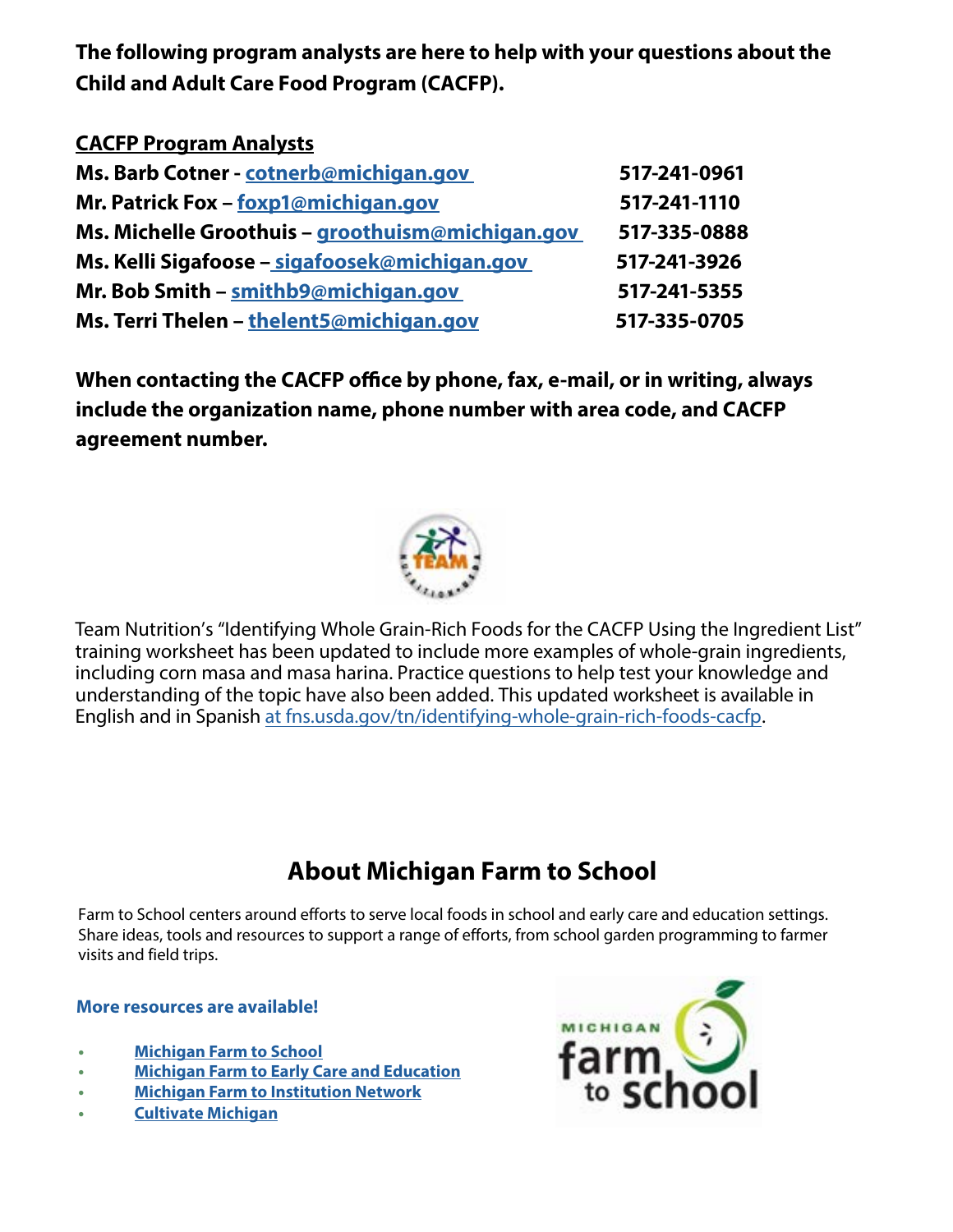#### **Waiver 91 – Nationwide Waiver to Allow Specific Meal Pattern Flexibilities in the Child and Adult Care Food Program (CACFP) for School Year 2021-2022**

Michigan Department of Education (MDE) has the authority to grant meal pattern flexibilities for July 1, 2021- June 30, 2022 (SY 2021-2022) as specified in the above USDA waiver. To participate in any of these flexibilities, a CACFP program sponsor must complete this form. MDE will approve each request on a case by case basis.

#### **Please note that all CACFP Meal Pattern Requirements remain in effect.**

Complete [this form](https://forms.office.com/Pages/ResponsePage.aspx?id=h3D71Xc3rUKWaoku9HIl0adBQgBF3EpMrfJJyRNd7ZFURUdTSUo1Q0dFNUw1M1VNTFVLWUZKSjc5SC4u) if you need flexibility with any of the following CACFP meal pattern requirements:

- 1. Serve one whole grain-rich item per day across all meal service times
- 2. Implement ounce equivalents (oz. eq.) standards for the Grain Component by October 1, 2021
- 3. Serve non-fat flavored milk to participants age 6 and over

A member of MDE Child Nutrition Program team will respond to your request as soon as possible. If granted approval for a meal pattern flexibility, please keep in mind that it is always best practice to provide children with a variety of healthy options that align as closely as possible with the Child Nutrition Program meal patterns. Please keep your participant's health and well-being in mind and seek to meet the meal pattern requirements to the greatest extent possible.

This form for flexibility requests expires June 30, 2022. Following June 30, 2022, all meal pattern requirements will be reinstated, unless otherwise notified.

### **Supply Chain Disruptions and Menu Planning and Meal Service**

**Supply chain disruptions related to the COVID-19 pandemic are affecting many in Michigan. MDE CACFP understands that you may experience shortages and have to make last minute substitutions to your planned menus when items you ordered are not delivered, or the local store is out of a popular item.**

**If and when this occurs, please try to meet meal pattern requirements as best you can, especially for preschool aged children. Keep your planned menu simple and shop ahead, but please don't hoard items as this can create shortages locally. Your planned menu should meet the meal pattern requirements. Menus should list the specific food items actually served each day. Any changes made to your planned menu must be documented and retained with your monthly claim. Retain documentation that supports the changes you had to make related to a supply chain disruption. This includes:**

- **• planned and actual menus or if a school, production record**
- **• food distributor/vendor itemized receipts, emails, grocery store receipts**
- **• vended meal delivery tickets with items delivered/received, if applicable**

**These records must be saved to support your monthly claim, but also show that you did your due diligence to meet meal pattern requirements and that any shortage/substitution that resulted in the meal pattern not being met was caused by a supply chain disruption. Please note that grain based desserts are not allowable in the CACFP and this menu flexibility has not been waived. Please contact your program analyst or MDE with any questions or concerns.**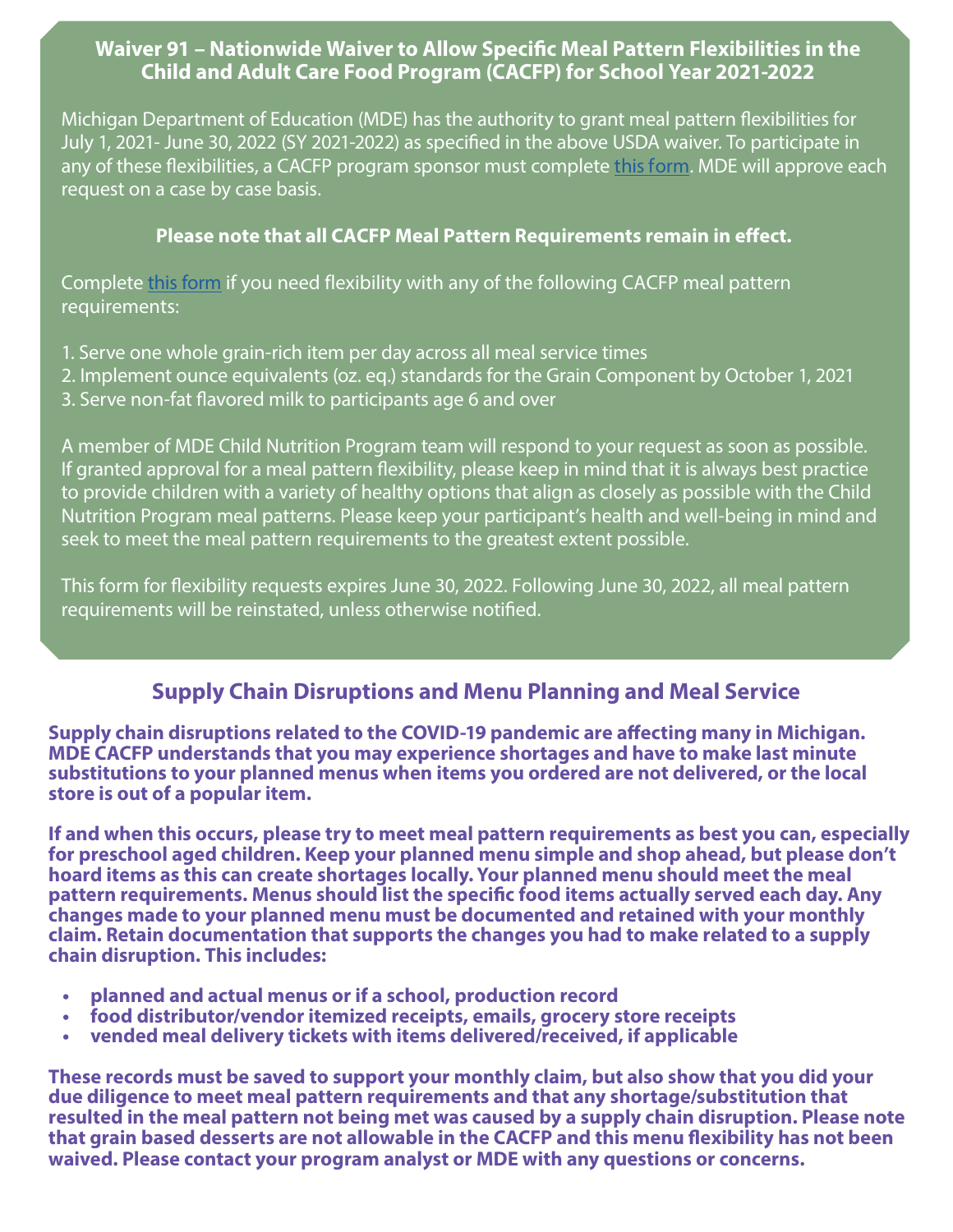# **Serving Snacks in the Child and Adult Care Food Program**

Snacks can be a great way to give Child and Adult Care Food Program (CACFP) participants the nutrients and energy they need between meals.



More training, menu planning, and nutrition education materials for the CACFP can be found at [https://](https://www.fns.usda.gov/tn) [teamnutrition.](https://www.fns.usda.gov/tn) [usda.gov.](https://www.fns.usda.gov/tn)

#### **Virtual At-Risk Afterschool Enrichment Options**

**To help meet the enrichment activity requirement while providing non-congregate meals, No Kid Hungry has compiled ideas and links of virtual activities kids can complete at home. The format supports documentation to demonstrate to MDE that an activity was offered for each date that meals were served and claimed.**

#### *[Click to Get the List of Virtual Enrichment Ideas](https://www.michigan.gov/documents/mde/Virtual_Enrichment_Ideas_717362_7.pdf)*

**In coordination with the Environmental Protection Agency (EPA), the Food and Drug Administration (FDA) has issued updated Advice About Eating Fish (read the [Constituent](https://gcc02.safelinks.protection.outlook.com/?url=https%3A%2F%2Fwww.fda.gov%2Ffood%2Fcfsan-constituent-updates%2Ffda-issues-updated-advice-about-eating-fish&data=04%7C01%7CGalbaviT%40michigan.gov%7C57583e746db24d357c5a08d99acf4c87%7Cd5fb7087377742ad966a892ef47225d1%7C0%7C0%7C637711037396671402%7CUnknown%7CTWFpbGZsb3d8eyJWIjoiMC4wLjAwMDAiLCJQIjoiV2luMzIiLCJBTiI6Ik1haWwiLCJXVCI6Mn0%3D%7C1000&sdata=O%2FkTI%2F35aK7m1%2Bn3WMzIAe1HGW8T660wmBwkHTPCOKs%3D&reserved=0) [Update here](https://gcc02.safelinks.protection.outlook.com/?url=https%3A%2F%2Fwww.fda.gov%2Ffood%2Fcfsan-constituent-updates%2Ffda-issues-updated-advice-about-eating-fish&data=04%7C01%7CGalbaviT%40michigan.gov%7C57583e746db24d357c5a08d99acf4c87%7Cd5fb7087377742ad966a892ef47225d1%7C0%7C0%7C637711037396671402%7CUnknown%7CTWFpbGZsb3d8eyJWIjoiMC4wLjAwMDAiLCJQIjoiV2luMzIiLCJBTiI6Ik1haWwiLCJXVCI6Mn0%3D%7C1000&sdata=O%2FkTI%2F35aK7m1%2Bn3WMzIAe1HGW8T660wmBwkHTPCOKs%3D&reserved=0)) for those who might become or are pregnant or breastfeeding and children ages 1 to 11 years. This update revises the advice that was last issued in 2019 and incorporates the recommendations of the Dietary Guidelines for Americans, 2020-2025. Below are some additional resources from the FDA.** 

#### **Web pages:**

- **• [Advice about Eating Fish | FDA](https://gcc02.safelinks.protection.outlook.com/?url=https%3A%2F%2Fwww.fda.gov%2Ffood%2Fconsumers%2Fadvice-about-eating-fish&data=04%7C01%7CGalbaviT%40michigan.gov%7C57583e746db24d357c5a08d99acf4c87%7Cd5fb7087377742ad966a892ef47225d1%7C0%7C0%7C637711037396681360%7CUnknown%7CTWFpbGZsb3d8eyJWIjoiMC4wLjAwMDAiLCJQIjoiV2luMzIiLCJBTiI6Ik1haWwiLCJXVCI6Mn0%3D%7C1000&sdata=ZWczJIq1mhG%2FXRBGKUazGNgrRh5GZgoU91AnUJRB%2FIY%3D&reserved=0)**
- **• [Questions & Answers from the FDA/EPA Advice](https://gcc02.safelinks.protection.outlook.com/?url=https%3A%2F%2Fwww.fda.gov%2Ffood%2Fconsumers%2Fquestions-answers-fdaepa-advice-about-eating-fish-those-who-might-become-or-are-pregnant-or&data=04%7C01%7CGalbaviT%40michigan.gov%7C57583e746db24d357c5a08d99acf4c87%7Cd5fb7087377742ad966a892ef47225d1%7C0%7C0%7C637711037396681360%7CUnknown%7CTWFpbGZsb3d8eyJWIjoiMC4wLjAwMDAiLCJQIjoiV2luMzIiLCJBTiI6Ik1haWwiLCJXVCI6Mn0%3D%7C1000&sdata=VjfGJQwCsECSqJS2DGPsnhpB%2BjAqozChTGUJoMlwLqk%3D&reserved=0) [about Eating Fish for Those Who Might Become or](https://gcc02.safelinks.protection.outlook.com/?url=https%3A%2F%2Fwww.fda.gov%2Ffood%2Fconsumers%2Fquestions-answers-fdaepa-advice-about-eating-fish-those-who-might-become-or-are-pregnant-or&data=04%7C01%7CGalbaviT%40michigan.gov%7C57583e746db24d357c5a08d99acf4c87%7Cd5fb7087377742ad966a892ef47225d1%7C0%7C0%7C637711037396681360%7CUnknown%7CTWFpbGZsb3d8eyJWIjoiMC4wLjAwMDAiLCJQIjoiV2luMzIiLCJBTiI6Ik1haWwiLCJXVCI6Mn0%3D%7C1000&sdata=VjfGJQwCsECSqJS2DGPsnhpB%2BjAqozChTGUJoMlwLqk%3D&reserved=0) [Are Pregnant or Breastfeeding and Children Ages 1](https://gcc02.safelinks.protection.outlook.com/?url=https%3A%2F%2Fwww.fda.gov%2Ffood%2Fconsumers%2Fquestions-answers-fdaepa-advice-about-eating-fish-those-who-might-become-or-are-pregnant-or&data=04%7C01%7CGalbaviT%40michigan.gov%7C57583e746db24d357c5a08d99acf4c87%7Cd5fb7087377742ad966a892ef47225d1%7C0%7C0%7C637711037396681360%7CUnknown%7CTWFpbGZsb3d8eyJWIjoiMC4wLjAwMDAiLCJQIjoiV2luMzIiLCJBTiI6Ik1haWwiLCJXVCI6Mn0%3D%7C1000&sdata=VjfGJQwCsECSqJS2DGPsnhpB%2BjAqozChTGUJoMlwLqk%3D&reserved=0) [to 11 Years | FDA](https://gcc02.safelinks.protection.outlook.com/?url=https%3A%2F%2Fwww.fda.gov%2Ffood%2Fconsumers%2Fquestions-answers-fdaepa-advice-about-eating-fish-those-who-might-become-or-are-pregnant-or&data=04%7C01%7CGalbaviT%40michigan.gov%7C57583e746db24d357c5a08d99acf4c87%7Cd5fb7087377742ad966a892ef47225d1%7C0%7C0%7C637711037396681360%7CUnknown%7CTWFpbGZsb3d8eyJWIjoiMC4wLjAwMDAiLCJQIjoiV2luMzIiLCJBTiI6Ik1haWwiLCJXVCI6Mn0%3D%7C1000&sdata=VjfGJQwCsECSqJS2DGPsnhpB%2BjAqozChTGUJoMlwLqk%3D&reserved=0)**
- **• [Technical Information on Development of FDA/EPA](https://gcc02.safelinks.protection.outlook.com/?url=https%3A%2F%2Fwww.fda.gov%2Ffood%2Fmetals-and-your-food%2Ftechnical-information-development-fdaepa-advice-about-eating-fish-those-who-might-become-or-are&data=04%7C01%7CGalbaviT%40michigan.gov%7C57583e746db24d357c5a08d99acf4c87%7Cd5fb7087377742ad966a892ef47225d1%7C0%7C0%7C637711037396691314%7CUnknown%7CTWFpbGZsb3d8eyJWIjoiMC4wLjAwMDAiLCJQIjoiV2luMzIiLCJBTiI6Ik1haWwiLCJXVCI6Mn0%3D%7C1000&sdata=Q7lGCji3xMTKmG6mzUny1692QWVELdY6ZJu4oQfGqGk%3D&reserved=0) [Advice about Eating Fish for Those Who Might](https://gcc02.safelinks.protection.outlook.com/?url=https%3A%2F%2Fwww.fda.gov%2Ffood%2Fmetals-and-your-food%2Ftechnical-information-development-fdaepa-advice-about-eating-fish-those-who-might-become-or-are&data=04%7C01%7CGalbaviT%40michigan.gov%7C57583e746db24d357c5a08d99acf4c87%7Cd5fb7087377742ad966a892ef47225d1%7C0%7C0%7C637711037396691314%7CUnknown%7CTWFpbGZsb3d8eyJWIjoiMC4wLjAwMDAiLCJQIjoiV2luMzIiLCJBTiI6Ik1haWwiLCJXVCI6Mn0%3D%7C1000&sdata=Q7lGCji3xMTKmG6mzUny1692QWVELdY6ZJu4oQfGqGk%3D&reserved=0) [Become or Are Pregnant or Breastfeeding and](https://gcc02.safelinks.protection.outlook.com/?url=https%3A%2F%2Fwww.fda.gov%2Ffood%2Fmetals-and-your-food%2Ftechnical-information-development-fdaepa-advice-about-eating-fish-those-who-might-become-or-are&data=04%7C01%7CGalbaviT%40michigan.gov%7C57583e746db24d357c5a08d99acf4c87%7Cd5fb7087377742ad966a892ef47225d1%7C0%7C0%7C637711037396691314%7CUnknown%7CTWFpbGZsb3d8eyJWIjoiMC4wLjAwMDAiLCJQIjoiV2luMzIiLCJBTiI6Ik1haWwiLCJXVCI6Mn0%3D%7C1000&sdata=Q7lGCji3xMTKmG6mzUny1692QWVELdY6ZJu4oQfGqGk%3D&reserved=0)  [Children Ages 1-11 Years | FDA](https://gcc02.safelinks.protection.outlook.com/?url=https%3A%2F%2Fwww.fda.gov%2Ffood%2Fmetals-and-your-food%2Ftechnical-information-development-fdaepa-advice-about-eating-fish-those-who-might-become-or-are&data=04%7C01%7CGalbaviT%40michigan.gov%7C57583e746db24d357c5a08d99acf4c87%7Cd5fb7087377742ad966a892ef47225d1%7C0%7C0%7C637711037396691314%7CUnknown%7CTWFpbGZsb3d8eyJWIjoiMC4wLjAwMDAiLCJQIjoiV2luMzIiLCJBTiI6Ik1haWwiLCJXVCI6Mn0%3D%7C1000&sdata=Q7lGCji3xMTKmG6mzUny1692QWVELdY6ZJu4oQfGqGk%3D&reserved=0)**
	- **• [Social Media Toolkit: FDA/EPA Advice about Eating](https://gcc02.safelinks.protection.outlook.com/?url=https%3A%2F%2Fwww.fda.gov%2Ffood%2Fconsumers%2Fsocial-media-toolkit-fdaepa-advice-about-eating-fish&data=04%7C01%7CGalbaviT%40michigan.gov%7C57583e746db24d357c5a08d99acf4c87%7Cd5fb7087377742ad966a892ef47225d1%7C0%7C0%7C637711037396691314%7CUnknown%7CTWFpbGZsb3d8eyJWIjoiMC4wLjAwMDAiLCJQIjoiV2luMzIiLCJBTiI6Ik1haWwiLCJXVCI6Mn0%3D%7C1000&sdata=nIjZqJdTn0Ny8UfOH%2B3NM2q68IRjyi1rL3d5RcN0cno%3D&reserved=0) [Fish | FDA](https://gcc02.safelinks.protection.outlook.com/?url=https%3A%2F%2Fwww.fda.gov%2Ffood%2Fconsumers%2Fsocial-media-toolkit-fdaepa-advice-about-eating-fish&data=04%7C01%7CGalbaviT%40michigan.gov%7C57583e746db24d357c5a08d99acf4c87%7Cd5fb7087377742ad966a892ef47225d1%7C0%7C0%7C637711037396691314%7CUnknown%7CTWFpbGZsb3d8eyJWIjoiMC4wLjAwMDAiLCJQIjoiV2luMzIiLCJBTiI6Ik1haWwiLCJXVCI6Mn0%3D%7C1000&sdata=nIjZqJdTn0Ny8UfOH%2B3NM2q68IRjyi1rL3d5RcN0cno%3D&reserved=0)**
	- **• [Food | FDA](https://gcc02.safelinks.protection.outlook.com/?url=https%3A%2F%2Fwww.fda.gov%2Ffood&data=04%7C01%7CGalbaviT%40michigan.gov%7C57583e746db24d357c5a08d99acf4c87%7Cd5fb7087377742ad966a892ef47225d1%7C0%7C0%7C637711037396691314%7CUnknown%7CTWFpbGZsb3d8eyJWIjoiMC4wLjAwMDAiLCJQIjoiV2luMzIiLCJBTiI6Ik1haWwiLCJXVCI6Mn0%3D%7C1000&sdata=aPfXCqphWQ34sV%2F41nhyDh5gEFQ%2BjtdTUcE1YU%2B0ORM%3D&reserved=0)**